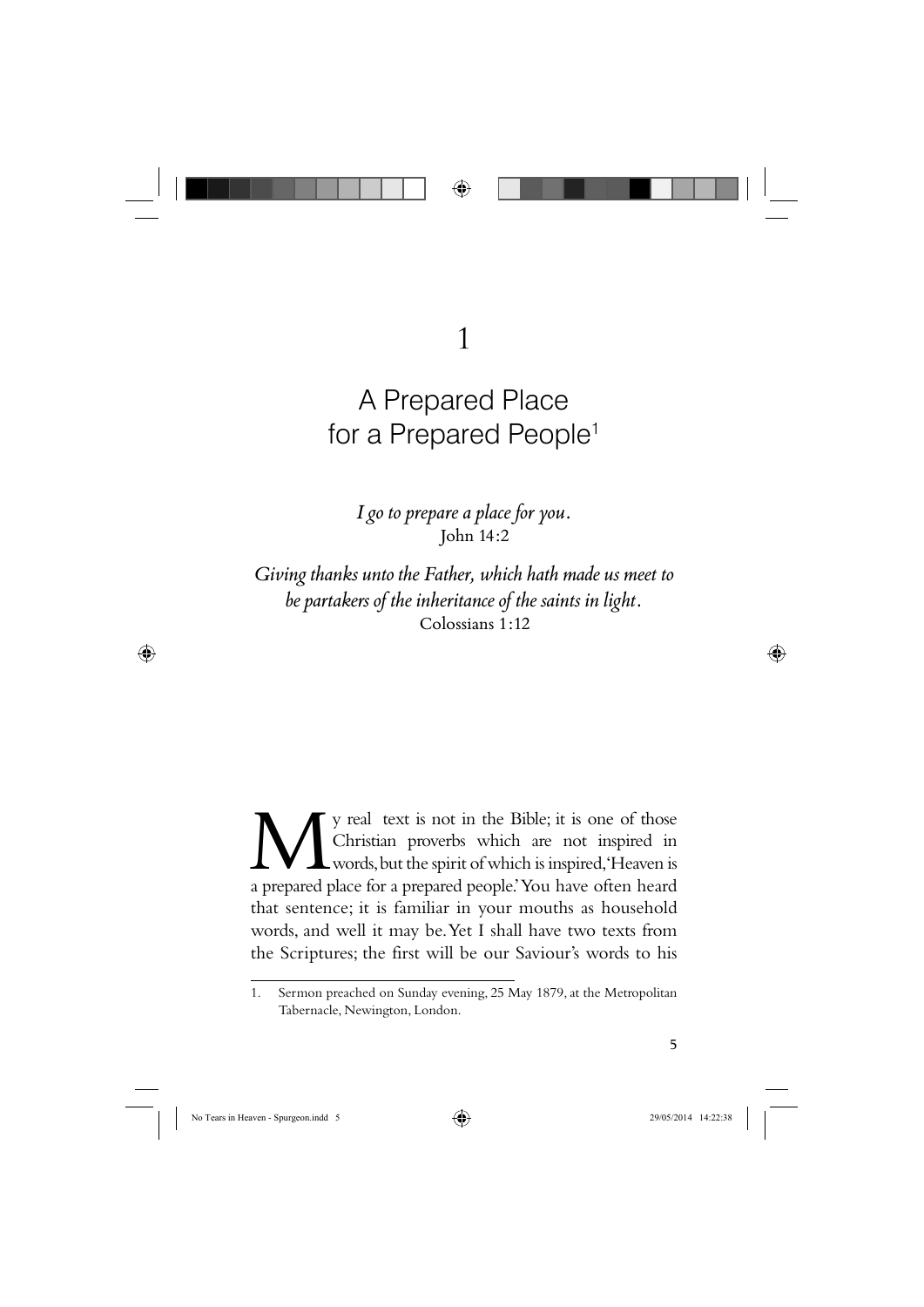disciples, 'I go to prepare a place for you,' from which we learn that 'Heaven is a prepared place'; and the second will be Paul's words to the Colossians, 'Giving thanks unto the Father, which hath made us meet to be partakers of the inheritance of the saints in light,' from which we learn that there is a prepared people, a people made meet to be partakers of the inheritance which Christ has gone to prepare for them.

I am not going to have any further preface, but I will begin at once to speak upon the *Preparation of Heaven*: 'I go to prepare a place for you.'

It is many months since I began to turn this sentence over; I think I might truly say that, for several years, I have thought of it, and thought of it again, and thought of it yet again, that our Lord Jesus Christ, before returning to heaven, should say to his disciples, 'I go to prepare a place for you.' Is there any difficulty about this passage? Yes, it is very difficult to explain; indeed, I do not think that we really can know here all that Christ meant when he uttered these words.

A father said to his children, when the summer sun had waxed hot, 'I shall go to the seaside today, to prepare a place for you.' His little child asked, 'What does father mean when he says that he will prepare a place for us?' And his mother answered, 'My child, I cannot tell you all that your father means, but you will see when you get there; and now, it must be enough for you that, although you do not know what father will have to do at the seaside in preparing a place for you, he knows what he is going to do.' And, dear friends, there is this consolation for us that, even if we can hardly guess what it is that Christ can find to do to prepare heaven for us, he knows what is wanted, and he knows how to do it; and that is infinitely better than our

6

⊕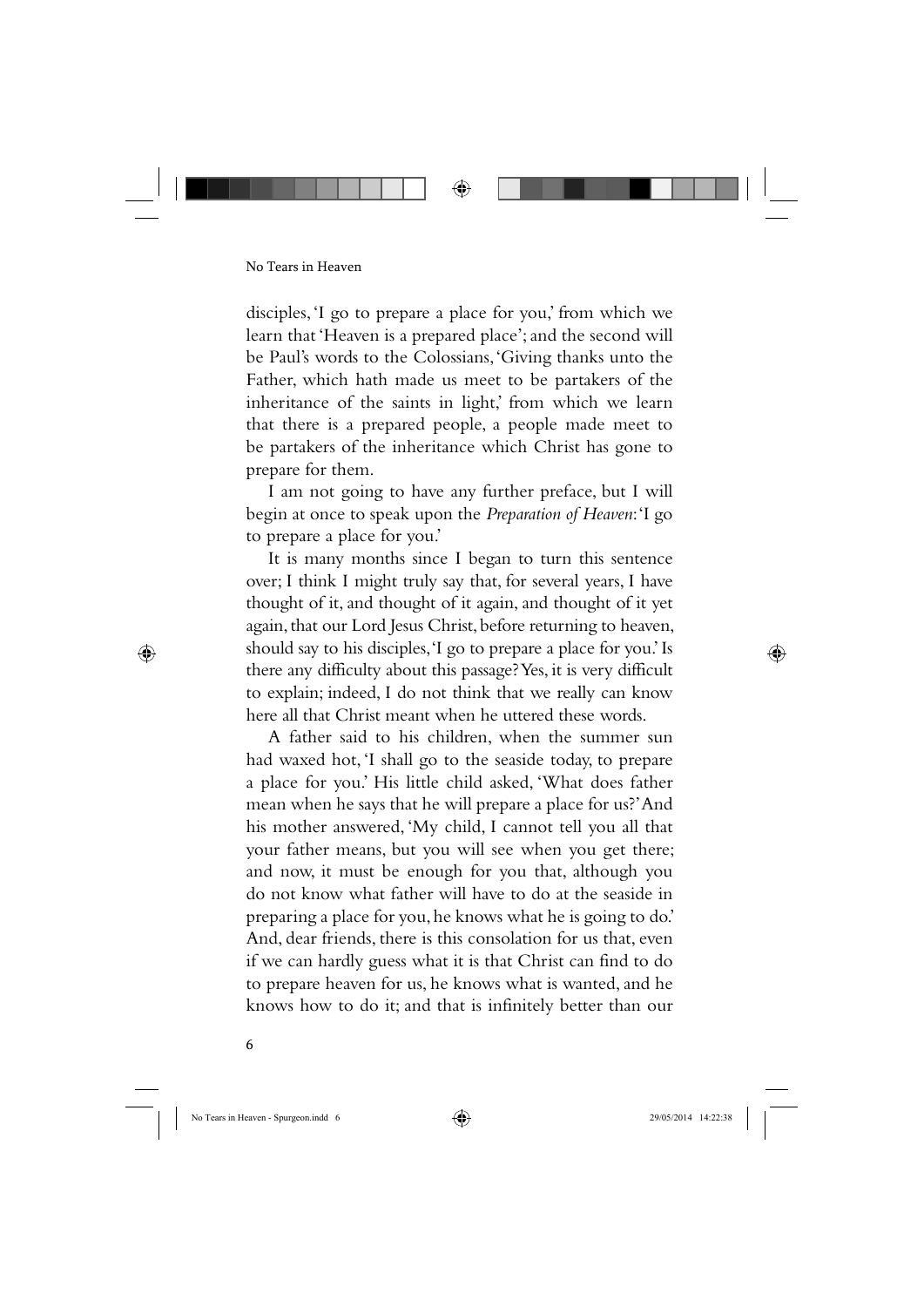knowing, because, even if we knew what was needed, we could not do it. But, with Christ, to know and to do are two things that run parallel.

⊕

He knows that there are certain preparations to be made, he knows what those preparations must be and he is equal to the task of making them; he has not gone upon an errand which he, cannot fulfil; and when we get to heaven, we shall know – perhaps it may take us a long while to find it all out – but we shall know and discover throughout eternity what he meant when he said, '*I* go to prepare a place for you.'

I do not profess to be able to explain our Lord's words, but I am going simply to make a few remarks upon them; and, first, I ask you to notice that *heaven is already prepared for Christ's people.* Christ has told us that, when he comes in his glory, he will say to those on his right hand: 'Come, ye blessed of my Father, inherit the kingdom prepared for you from the foundation of the world.' So, there is an inheritance which the Father has already prepared for the people whom he gave to his Son, and this inheritance is reserved for them. But if it was prepared from the foundation of the world, how can it be said to be prepared by Christ? The explanation probably is, that it was prepared in the eternal purpose of the Father – prepared by wise forethought – arranged for – predestinated – prepared in that sense – it was provided in the eternal arrangements of Jehovah that there should be a suitable place for his people to dwell in for ever. He made the pavilion of the sun, and he gave the stars their appointed positions; would he forget to prepare a place for his people? He gave to angels their places, and even to fallen spirits he has appointed a prison-house; so he would not forget, when he was arranging the entire universe, that a place would be needed for the twice-born, the heirs of grace, the members

⊕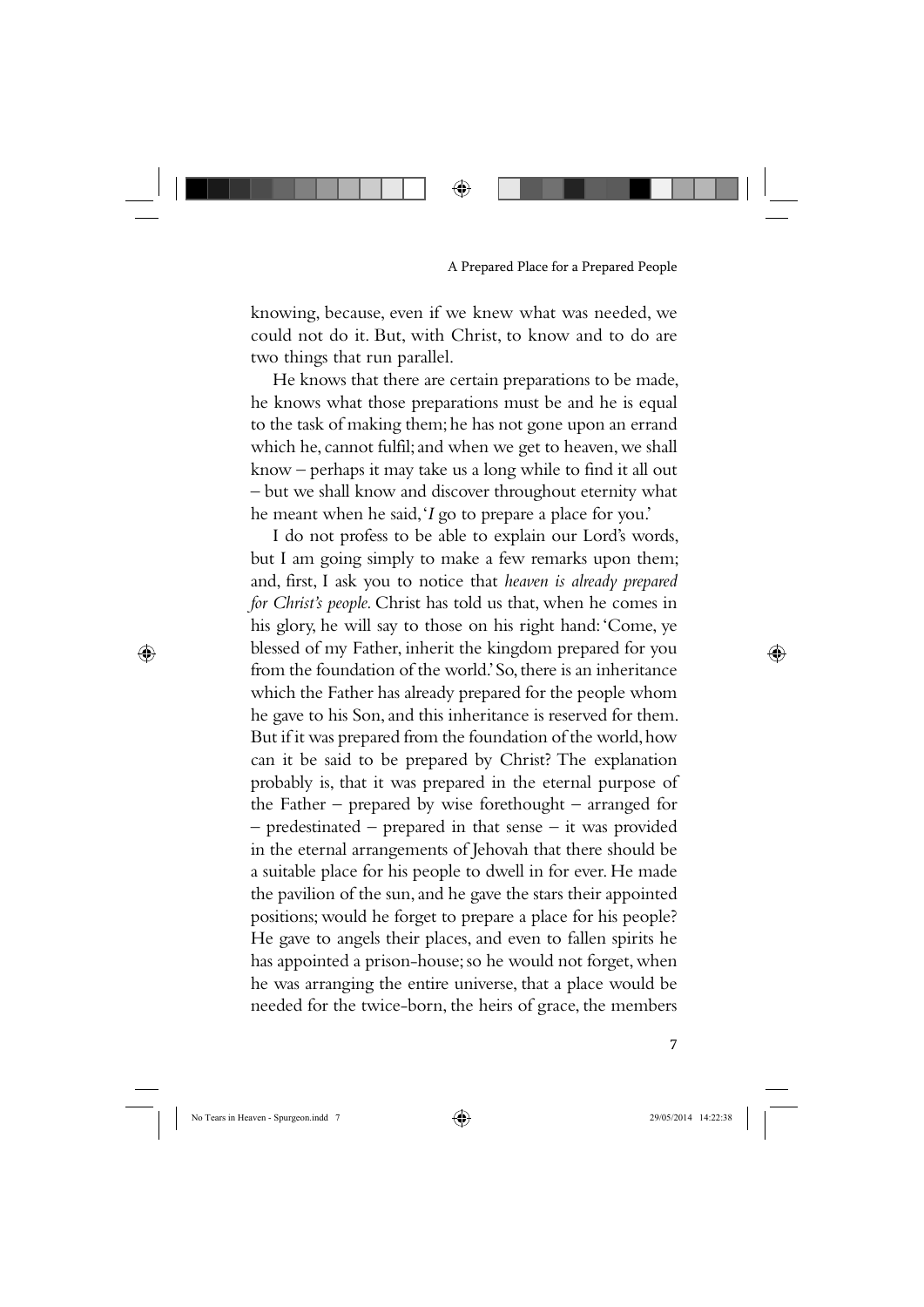

of the mystical body of Christ Jesus, his brethren who were to be made like unto him. Therefore, in purpose, and plan, and decree, long ere God had laid the foundations of this poor world, and the morning stars had sung together over creation's six days' work accomplished, he had prepared a place for his people; it was not actually prepared, but it was in the purpose and plan of the eternal mind, and therefore might be regarded as already done.

Our Lord Jesus Christ has gone to heaven, he says, that he may prepare a place for his servants, and we may be helped to form some idea of what he means by this expression if we just think a little about it. And, first, I am sure *that must be a very great and glorious place which needs Christ to prepare it.* If we do not know all that he means, we can get at least this much out of his declaration. He spake this world into being. It was not; but he said, 'Be,' and it was at once made. Then he spake it into order, into light, into life, into beauty. He had but to speak, and what he willed was done. But now that he is preparing a place for his people, he has gone to heaven on purpose to do it. He used to stand still here on earth, and work miracles; but this was a miracle that he could not perform while he was here. He had to go back to his home above in order to prepare a place for his people. What sort of place, then, must it be that needs Christ himself to prepare it? He might have said, 'Angels, garnish a mansion for my beloved.' He might have spoken to the firstborn sons of light, and said, 'Pile a temple of jewels for my chosen.' But, no, he leaves not the work to them; but he says, 'I go to prepare a place for you.'

Brethren, he *will do it well, for he knows all about us.* He knows what will give us the most happiness – and what will best develop all our spiritual faculties for ever. He loves us,

8

⊕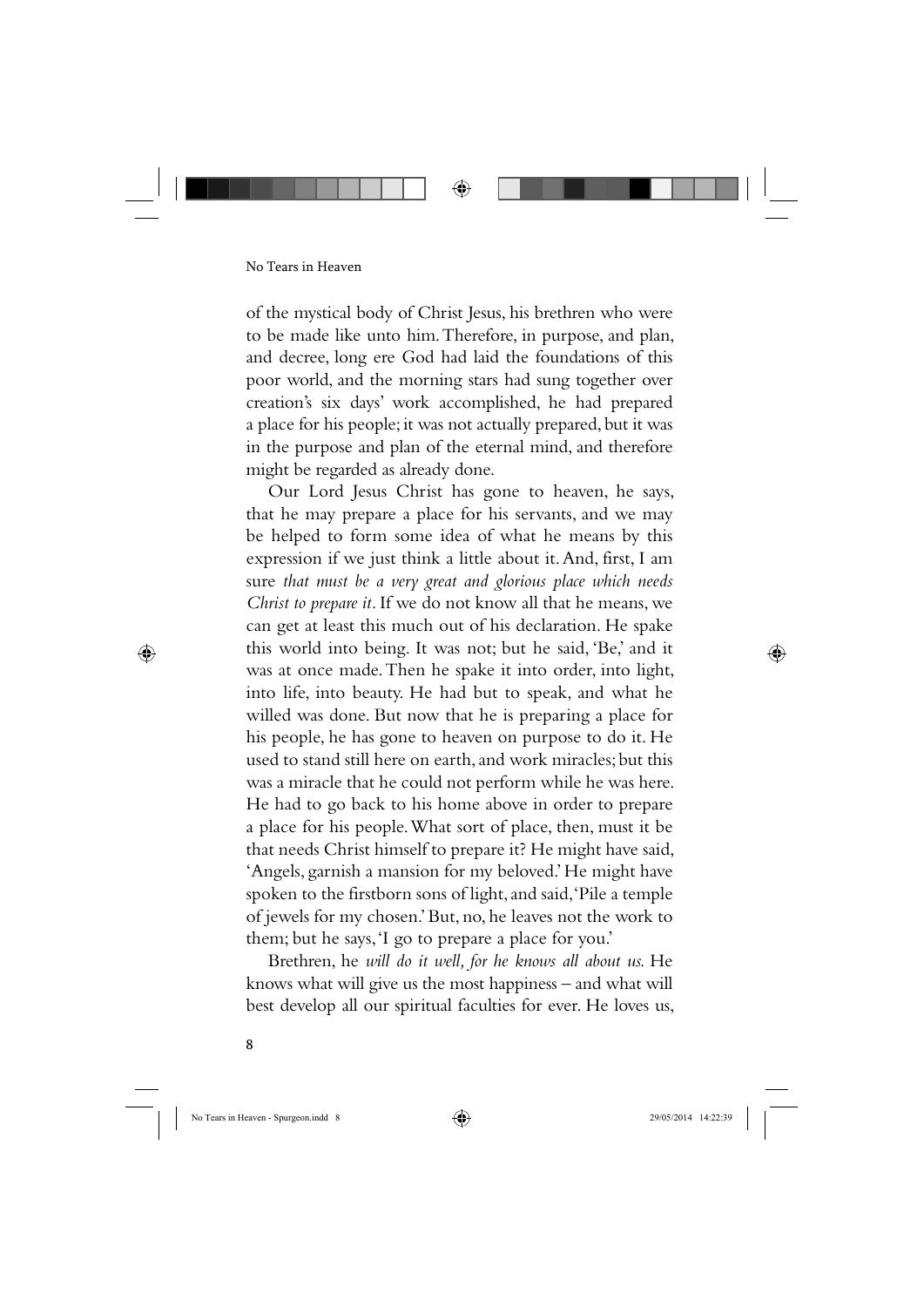⊕

#### A Prepared Place for a Prepared People

too, so well that, as the preparing is left to him, I know that he will prepare us nothing second-rate, nothing that could possibly be excelled. We shall have the best of the best, and much of it; we shall have all that even his great heart can give us. Nothing will be stinted; for, as he is preparing it, it will be a right royal and divine preparation. If, when the prodigal came back to his father, there was the preparation of the fatted calf, and the music and dancing, and the gold ring and the best robe, what will be the preparation when we do not come home as prodigals, but as the bride prepared for her husband, or as the beloved children, without spot, or wrinkle, or any such thing, coming home to the Father who shall see his own image in us, and rejoice over us with singing? It is a grand place that Christ prepares, for never was there another such a lordly host as he is. It is a mansion of delights, I deem, that he prepares, for never was there another architect with thought so magnificent as his, and never were other hands so skilled at quarrying living stones, and putting them one upon another, as his hands have ever been. This thought ought to cheer us much; it must be something very wonderful that Christ prepares as a fit place for his people.

And methinks I may add to this, that *it must be something very sweet when it is prepared.* If you go to a friend's house, and just fall in with the ordinary proceedings of the family, you are very comfortable, and you are glad not to disarrange anything; but if, when you arrive, you see that everything has been done on an extra scale to prepare for your coming, you feel still more grateful. It has often happened to an honoured guest that he could not help observing that he was not being treated as his friends lived every day of the week, and all the year round. That guest-chamber had evidently been newly furnished, and everything that was possible had been thought of to do him

⊕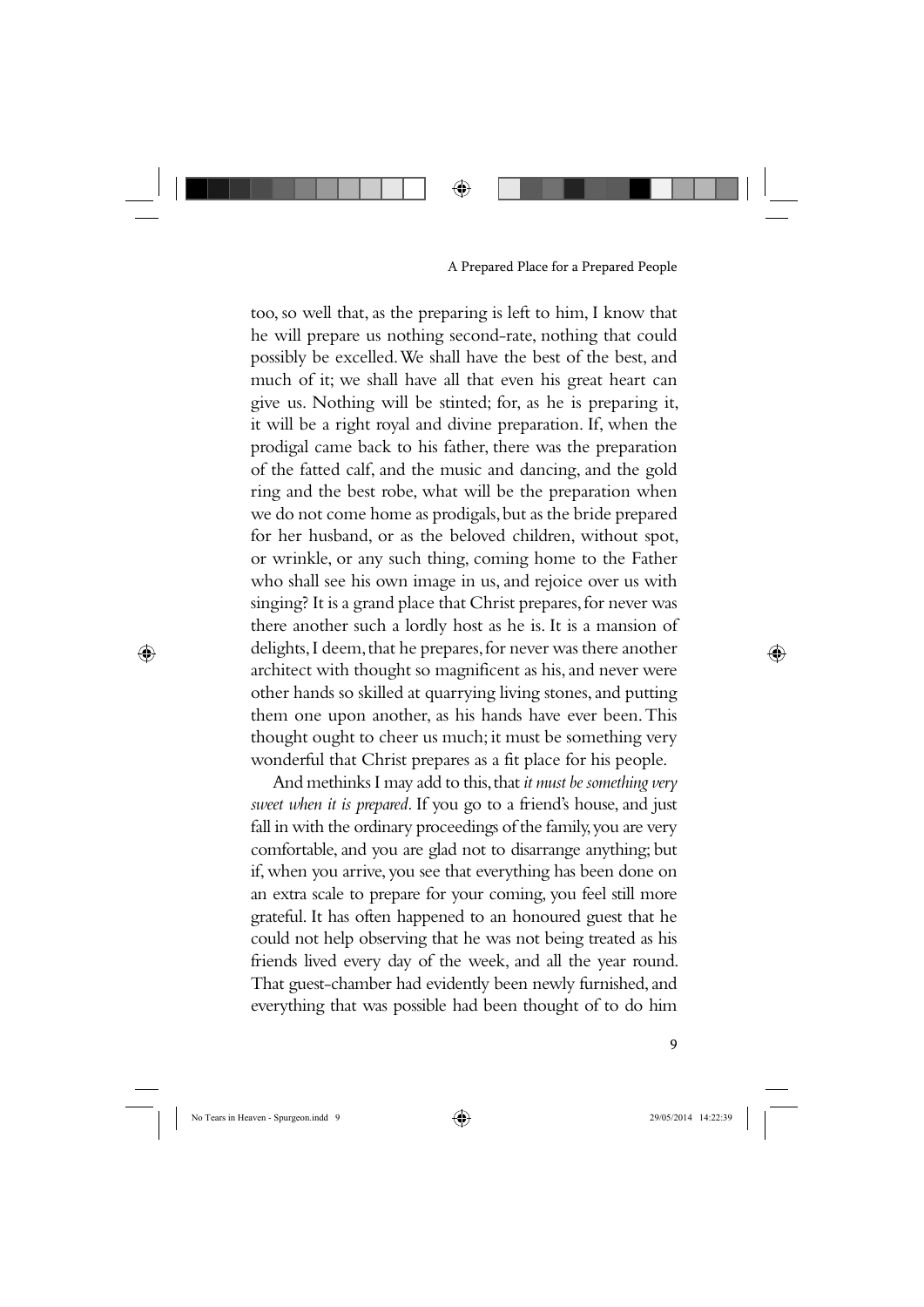honour. If you were treated thus as a guest, there was pleasure for you in the fact that so much had been prepared for you. Did your husband ever take you to a new house, and point out to you how he had purchased everything that he thought would please you? Had that little room been furnished specially for you, and did he anticipate your tastes, provide this little thing and that that he knew you would like? Well, it was not merely that you enjoyed the things themselves, but they all seemed to you so much sweeter because they had been prepared for you by your beloved. And when you get to heaven, you will be astonished to see this and that and the other joy that was prepared for you because Christ thought of you and provided just what you would most appreciate. You will be no stranger there, beloved: you will say, 'There has been here a hand that helped me, when I was in distress; there has been here, I know, an eye that saw me when I was wandering far from God; there has been, in this place, a heart that cared for me – that self-same heart that loved me, and that bled for me down below upon the cross. It is my Saviour who has prepared this place for me.'

I do not know whether I can convey to you all my thoughts upon this theme, but it does seem to me so pleasant to think that we are going to a place where we shall not be the first travellers through the country; but where *a Pioneer has gone before* us – the best of pioneers, who went before us with this one object in his mind, that he might get all ready and prepare the place for us. Methinks, brethren, that those who will be there before us will say, when we arrive there, 'We are glad you have come, for everything has been prepared for you.' It would be an eternal sorrow in heaven if the saints should miss their way, and perish, as some croakingly tell us; for, then, what about the preparations for their reception? They would all

10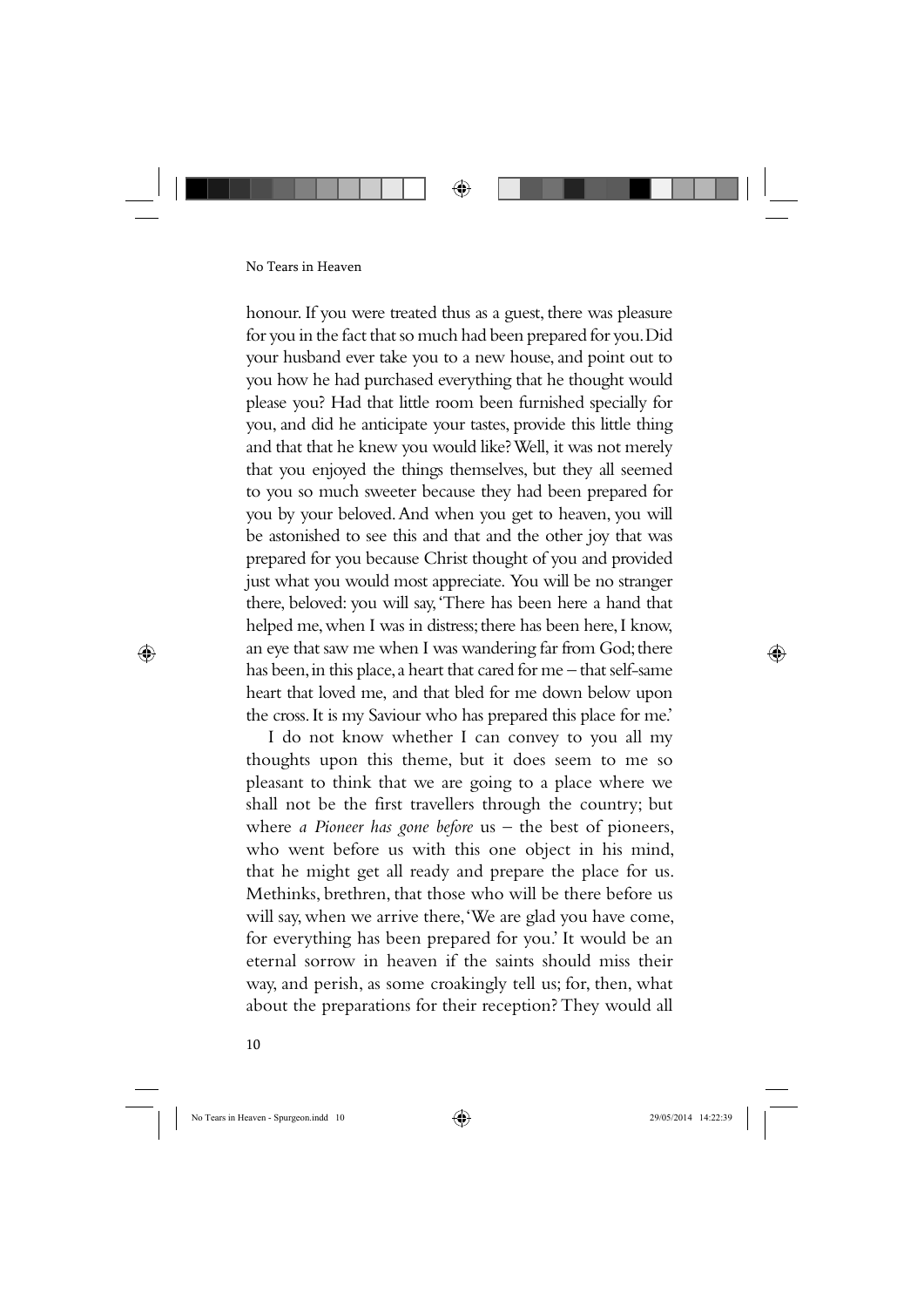have been made in vain – harps prepared, which no fingers would ever play, and crowns which no heads would ever wear. I do not believe it; I have never dreamed that such a thing could happen. I feel certain that he, who prepared the place for the people, will prepare the people for the place; and that, if he gets all ready for them, he means to bring them home that they may enjoy the things which he hath laid up for them that love him.

I know that I am not explaining the preparation of heaven, yet I hope I am draining some comfortable thoughts out of the subject. If Christ is preparing heaven, then it will be what our Scotch friends call 'a bonnie place'; and if it be prepared for us, when we get there it will exactly fit us, it will be the very heaven we wanted – a better heaven than we ever dreamed of, a better heaven than we ever pictured even when our imagination took its loftiest flights – the heaven of God, and yet a heaven exactly suited to such happy creatures as we then shall be.

Now, however, let us try to come a little closer to the subject, and attempt to explain our Lord's words. Jesus Christ has gone to prepare a place for his people; does not this refer, if we keep it to its strict meaning, to *the ultimate place of God's people?* You see, Christ mentions a place, not a state; and he speaks of going to it, and coming back from it: 'I go to prepare a place for you. And if I go and prepare a place for you, I will come again, and receive you unto myself.' Christ is speaking of himself in his full manhood, without any figurative meaning to his words. He meant that he was going, with all his human nature on him, away from this world; and that he was going to prepare a place for us, intending to come again, with all that glorified human nature about him, to receive us unto himself.

⊕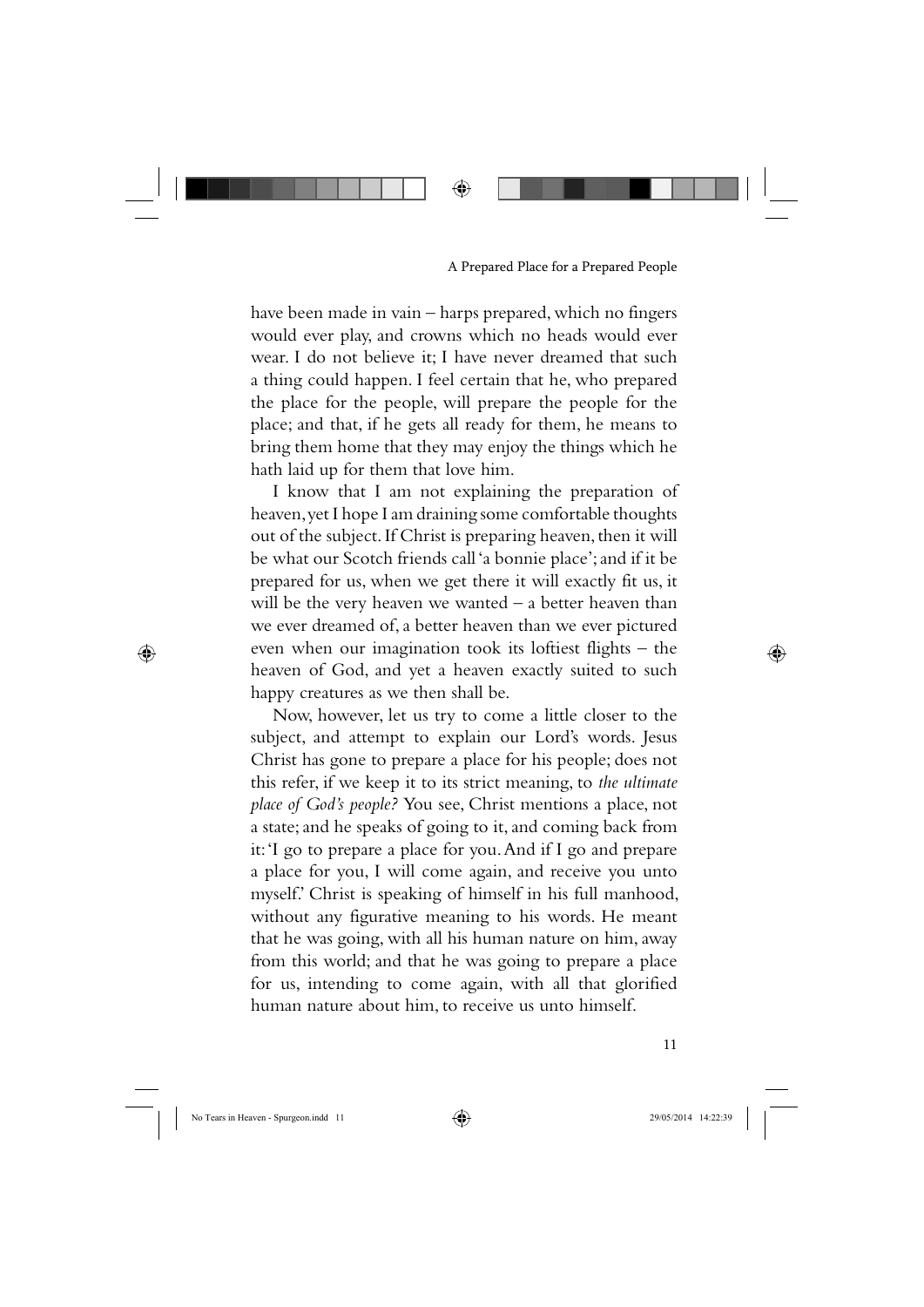This does not mean his spiritual coming in death; nor any kind of spiritual coming, as to its first meaning, at any rate. I am persuaded that the clear run of the words involves our Lord's coming, in his second advent, when he will come to receive, not you or me as individuals who, one by one, will enter into rest, but to receive his whole Church into the place which he shall then have prepared for her. After the resurrection, you must remember, we shall need a place to live in  $-$  a literal, material place of abode, for this body of ours will be alive as well as our spirit, and it will need a world to live in, a new heaven and a new earth.

I am not going to enter into any speculations about the matter, but it seems to me clear enough, in this, text, that Christ is preparing a place somewhere not for disembodied spirits, for they are already before the throne of God perfectly blest, but for the entire manhood of his people, when spirit, soul and body shall be again united, and the complete man shall receive the adoption, to wit, the redemption of the body, and the whole manhood of every believer shall be perfected in the glory of Christ.

I do not know what better world, in many respects, there could be than this, so far as material nature is concerned; it is so full of the beauty and loveliness that God pours upon it on every side; it is a wonderful world –

> Where every prospect pleases, And only man is vile –

but I could not reconcile myself to the idea that this world would be heaven. No; my thoughts rise far above the loftiest hills, the most flowery meads, the rolling ocean, and the flowing rivers. Earth has not space enough to be our heaven. She has too narrow a bound, and she is too coarse a thing,

12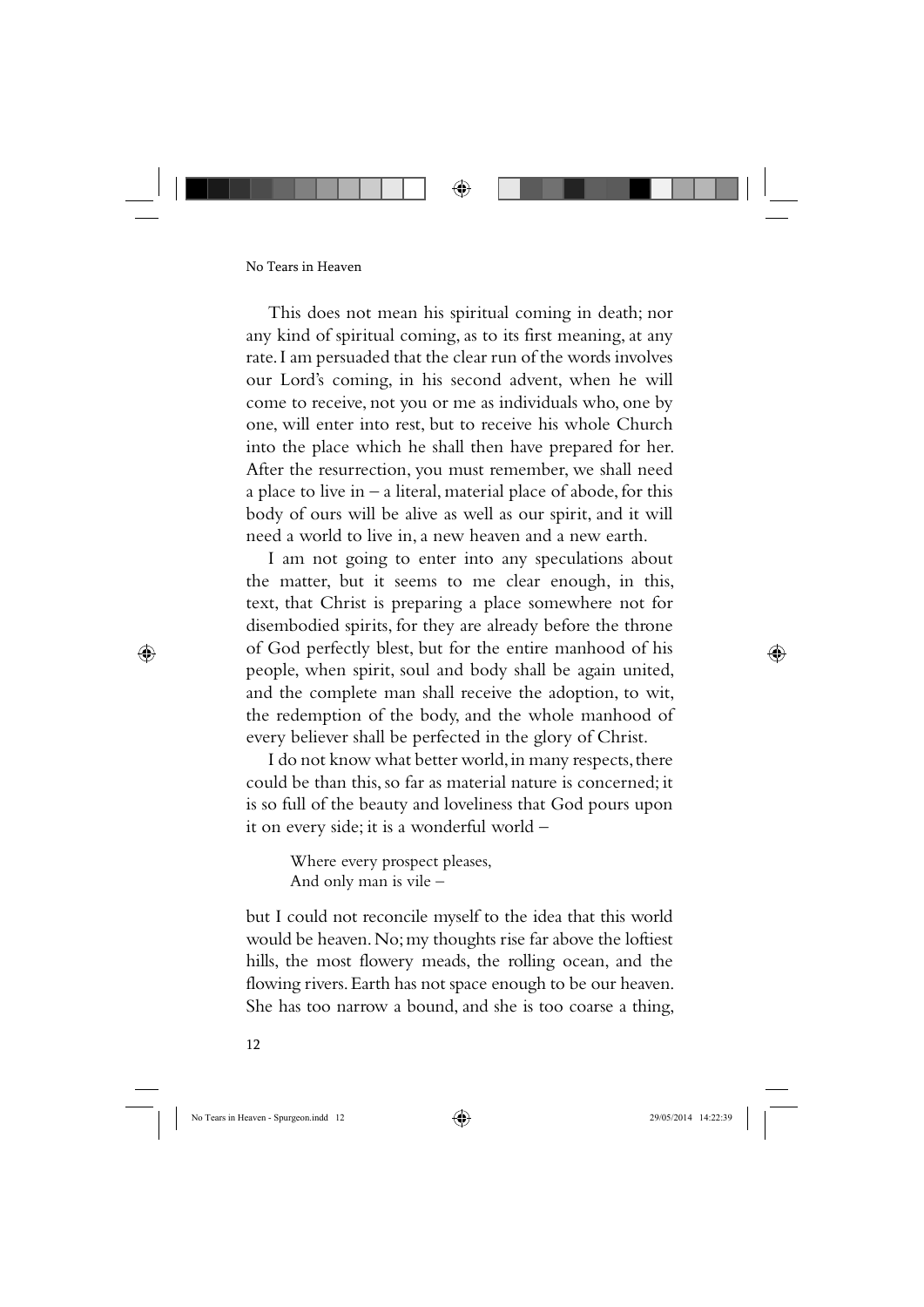bright gem though she is, for perfected manhood to possess throughout eternity. It will do well enough for the thousand years of glory, if it shall literally be that we shall reign with Christ upon it during the millennial age; but it is a drossy thing, and if it ever is to be the scene of the new heavens and the new earth, it must first pass through the fire. The very smell of sin is upon it; and God will not use this globe as a vessel unto honour until he has purified it with fire as once he did with water; and then, mayhap, it may serve for this higher purpose; but I scarcely think it will.

Even now, Jesus is preparing, and has gone away on purpose to prepare a place for us; and he will come again, 'with the voice of the archangel, and with the trump of God,' and he will catch his people away, and will bear them to the eternal home where their felicity shall know no end. That is what I suppose to be the meaning of our Lord's words. 'But', perhaps you say to me, 'what do you mean by what you have been saying?' I reply, I do not know to the full; I can but dimly guess at the meaning of what my Lord has said  $-$  that he is doing something so glorious for *all* his people that, perhaps, if I did know it, I might not be allowed to tell you; for there are some things which, when a man knows them, it is not lawful for him to utter. Did not Paul see a great deal when he was caught up into paradise? Yet he has told us very little about it; for there was a finger laid upon his lip that bade him know it for himself, but not to tell it to others. 'Eye hath not seen, nor ear heard, neither have entered into the heart of man, the things which God hath prepared for them that love him;' and though he has 'revealed them unto us by his Spirit', even the Spirit who searcheth the deep things of God, yet it is not possible for us to tell all that has been revealed to us.

⊕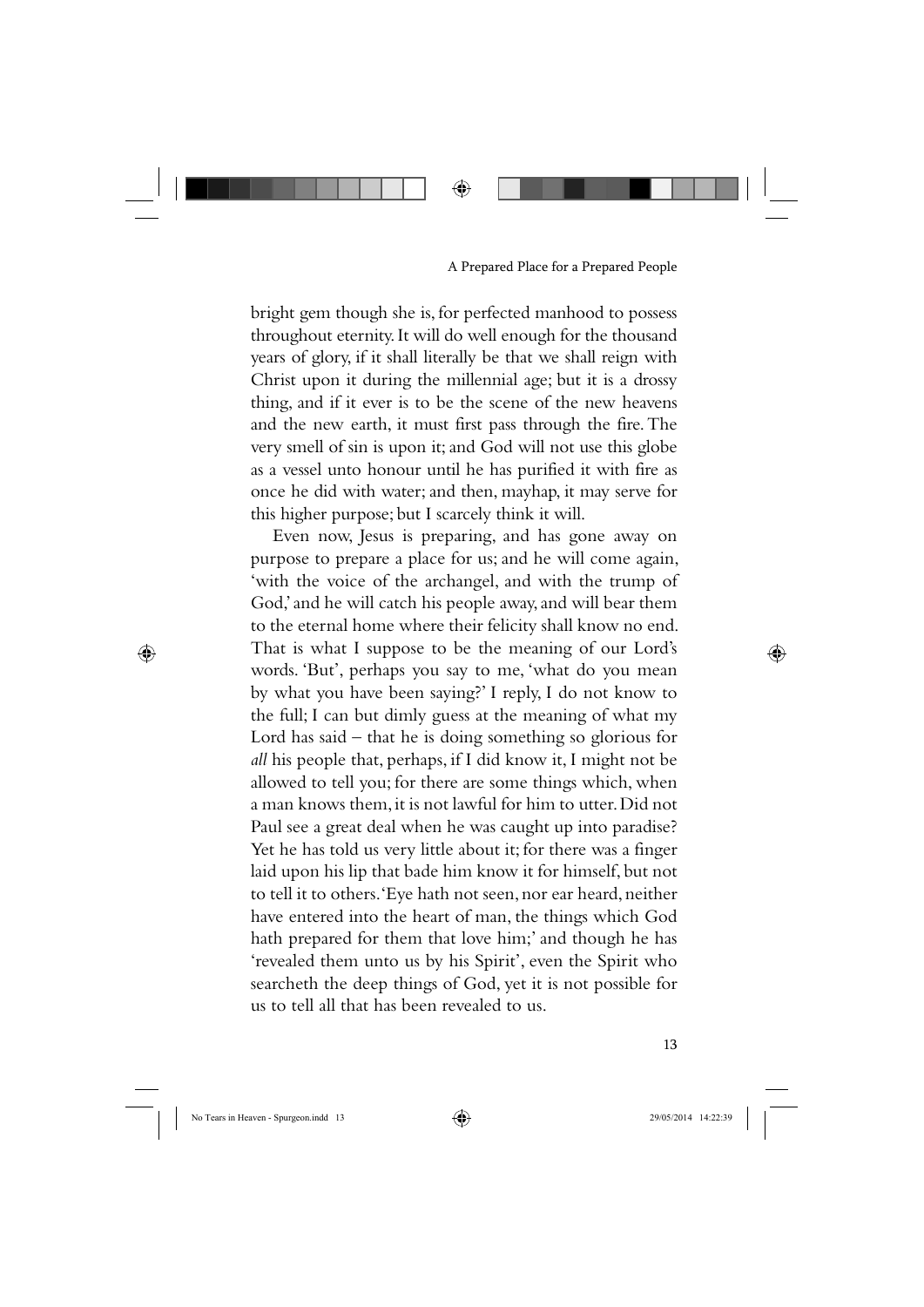It strikes me that there is some little light to be obtained concerning this preparation of heaven by Christ, if I leave the direct and literal meaning of the words, and think of the future state as a whole rather than in detail. Do you not think, dear friends, that *our Lord Jesus Christ prepares heaven for his people by going there?* I mean this. Supposing you were to be lifted up to a state which was looked upon as heavenly, but if Jesus was not there, it would be no heaven to you. But wherever I may go, when I do go, if Jesus is already there, I do not care where it is. Wherever he is shall be my heaven; for, as I said in the reading, that is our very first and last thought about heaven, to be with Christ where he is. To be with Christ is far better than to be anywhere else.

Well, then, the first thing that Christ had to do, in order to prepare heaven for his people, was to go to heaven, for that made it heaven. Then were heaven's lamps kindled; then did heaven's heralds ring out their supernal melodies; then did the whole of the New Jerusalem seem to be ablaze with a glory brighter than the sun, for 'the Lamb is the light thereof.' When he comes there, then all is bliss. Do you not see, beloved, that he has prepared heaven by going there? His being there will make it heaven for you, so you need not begin asking what else there will be in heaven. There will be all manner of rare delights to spiritual men, but the chief of them all will be that Jesus is there. As Rowland Hill used to sing, so may you and I comfort ourselves with this thought –

And this I do find – we two are so joined – He'll not be in glory, and leave me behind.

If I may but be where he is, that shall be heaven to me.

But another reflection is this: that *our Lord Jesus Christ has prepared heaven for his people by the merit of his atonement.* 

14

⊕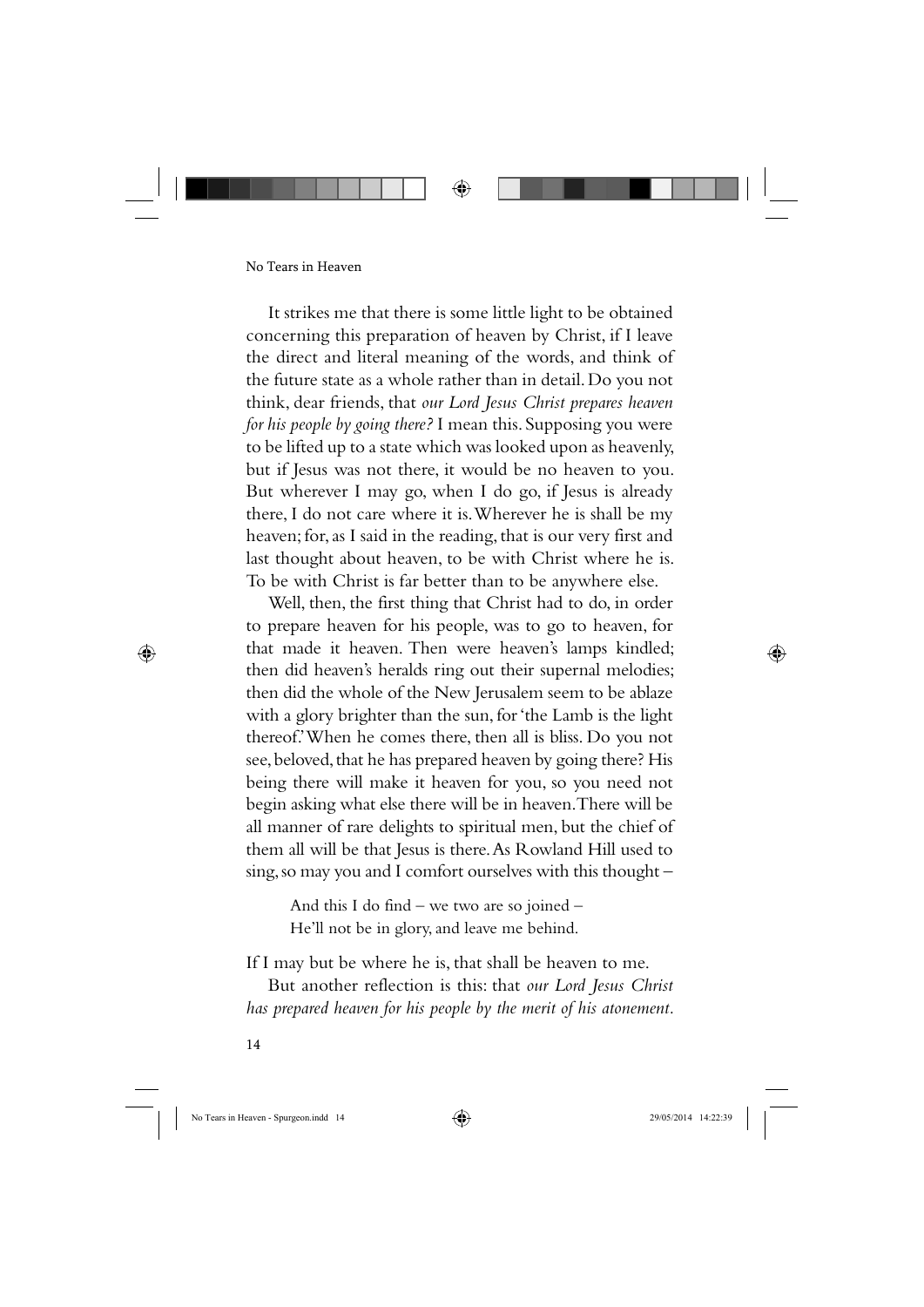Thus hath he opened the kingdom of heaven to all believers. He rent the veil and made a way into the holiest of all for all who trust him; but, in addition to that, he perfumed heaven with the fragrance of his sacrifice. If heaven be the place of the Godhead, as we know it is, we could not have stood there without the Mediator. If heaven be the throne of the great King, we could not have stood there without the cloud of perfumed incense from Christ's meritorious death and righteousness ever rising up before that throne. But, now, heaven is a safe place for the saints to enter.

Now may they tread that sea of glass, like as of fire; and know that it is glass, and that no fire from it will consume them. Now will they be able to come up near to God, and not be afraid. I quote again a passage that often leaps to my lips, a text of Scripture which is often shamefully misused: 'Who among us shall dwell with the devouring fire? Who among us shall dwell with everlasting burnings?' Why, none of us could so dwell unless Christ had changed us by his grace; but now we may do so.

What is the Scriptural answer to those questions, 'Who among us shall dwell with the devouring fire? Who among us shall dwell with everlasting burnings?' What saith the Scripture? Listen: 'He that walketh righteously, and speaketh uprightly; he that despiseth the gain of oppressions; that shaketh his hands from holding of bribes, that stoppeth his ears from hearing of blood; and shutteth his eyes from seeing evils. He shall dwell on high: his place of defence shall be the munitions of rocks: bread shall be given him; his waters shall be sure. Thine eyes shall see the King in his beauty: they shall behold the land that is very far off.'

This is the man who shall dwell there. With God, who is a consuming fire, we, like the holy children in the burning,

⊕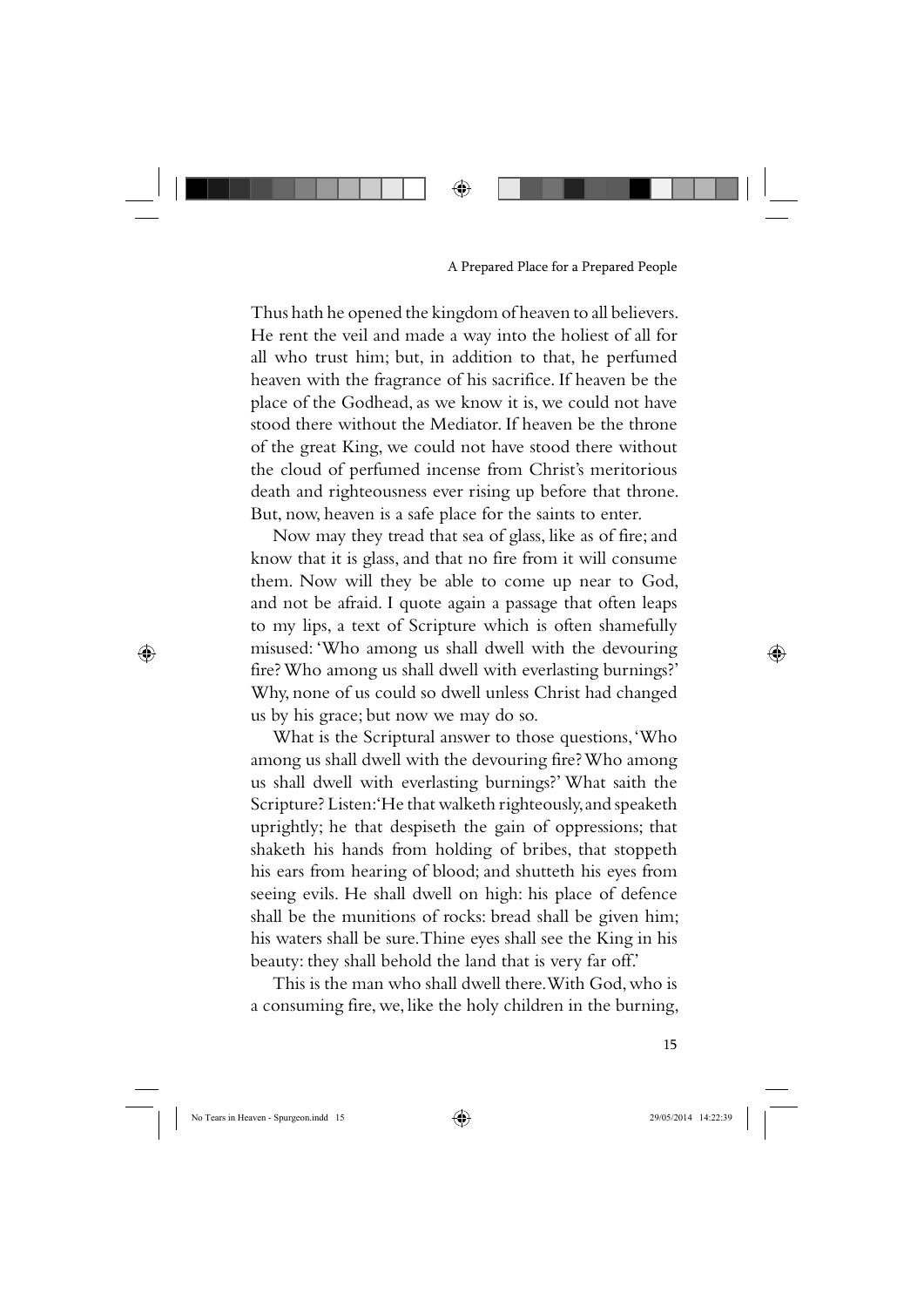

fiery furnace, shall find it safe to dwell, and find it bliss to dwell, because Christ is there. But there would have been no heaven, in the presence of God, for any man that lives, after sin had once come into the world, if Jesus had not gone there as the high priest of old went up to the blazing throne whereon the Shekinah shone, and sprinkled it with blood out of the basin, and then waved the censer to and fro till the thick smoke hid the cherubim, and, for a while resting, spake with God. Even so, has Christ gone within the veil, and sprinkled his own atoning blood upon his Father's throne, and then waved aloft the censer full of the incense of his mercy; and now it is safe for us to have access with boldness to the throne of glory as well as to the throne of grace. Thus hath he prepared a place for us.

Another meaning, I think, is allowable, namely, that *Christ has prepared heaven for us by appearing there in his glory.*  I said that his very presence made heaven, but now I add that his glory there makes heaven yet more glorious. How does Christ describe the heavenly state? 'Father, I will that they also, whom thou hast given me, be with me where I am; that they may behold my glory.' It will be their bliss, then, to see his glory; but there would have been no glory for them to see if he had not gone there in his glory. But, now, his presence there, in all his majesty and splendour, makes heaven still more glorious.

Oh, how I long to see him in his glory! Long to see him, did I say? I would part with all the joys of time and sense to gaze upon him seated upon his throne. Oh! what will it be to see him? You have seen how painters have failed when they have tried to depict him. The bravest artist may well tremble, and the brightest colours fade, when anyone tries to paint him even in his humiliation. There is no other

16

⊕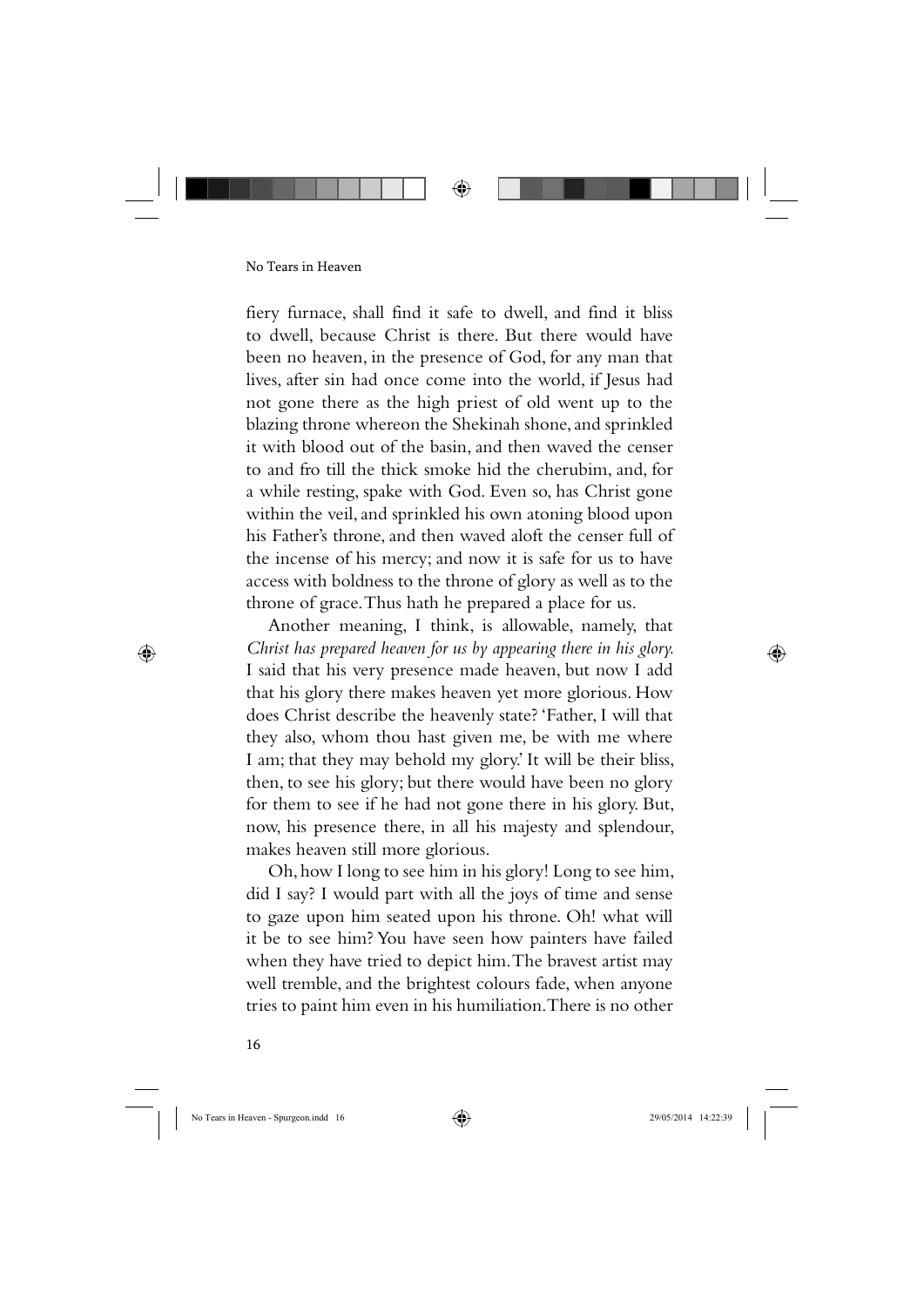face so marred as his face was; but what will it be in heaven when it is marred no more? No tear in his eye! No spittle running down his cheeks! No giving of his face to them that pluck out the hair; but, oh, the glory of manhood perfected and allied with Deity! 'The King in his beauty!' Why, methinks, to see him but for a minute, if we never saw him again, might furnish us with an eternity of bliss; but we shall gaze upon him, in his glory, day without night, never fainting, or flagging, or tiring, but delighting for ever to behold him smile, for evermore to call him ours, and to see him still before us. He has gone to heaven, then, in his glory and, surely, that is preparing a place for us!

⊕

Besides that, we cannot tell what arrangements had to be made in order to prepare a place of eternal blessedness for the Lord's redeemed. Certain it is that, in the economy of the universe, everything has its place. Men have discovered, as you know, what they call evolution. They think that one thing grows out of another, because long before they were born everybody with half an eye could see that one thing fitted into another; and as one step rises above another step by a beautiful gradation, so do the created things of God. Not that they grow out of each other any more than the stones of a staircase grow out of one another; they rise above each other, but they were so made from the first by the skill and wisdom of God. That a dewdrop should be precisely of the size and shape that it is, is necessary to the perfection of the universe. That there should be insects born in such a month to fertilize the flowers that bloom in that month, and others to suck the sweetness of those flowers, is all necessary. God has arranged everything, from the little to the great, with perfect skill. There is a place for everything with God, and everything in its place.

17

⊕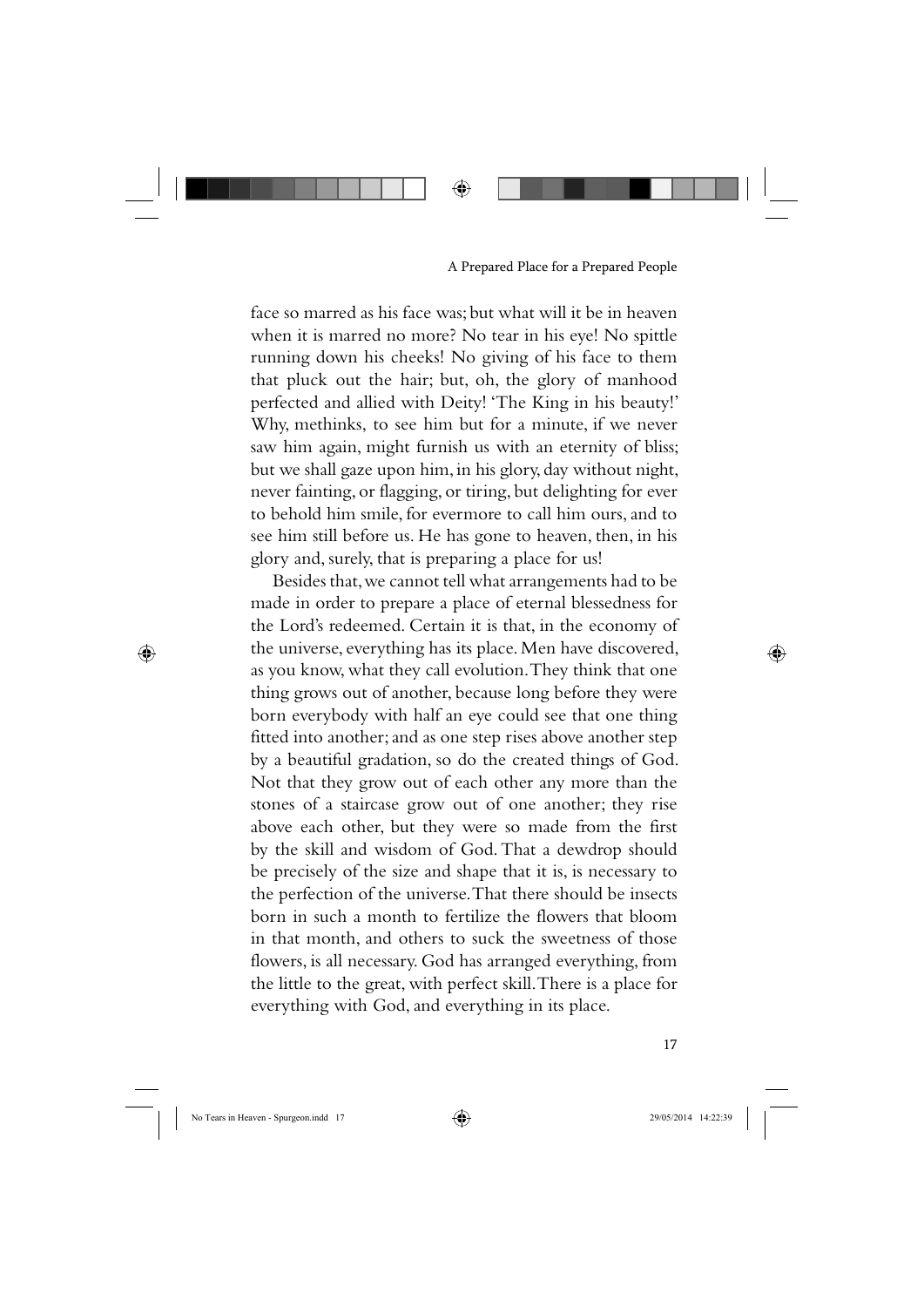It was a question where to put man. He had a place once. When God created this world, he made a pyramid and set man upon the very top of it, giving him dominion over all the works of his hands; but then man fell. Now, it is more difficult to restore than it is at first to place. Often and often, you must have found that, when a thing has gone awry, it has cost you more trouble to set it right than if it had to be made *de novo.*  Where, then, was the place for man to be? O matchless love, O sacred wisdom, that provided that man's place should be where Christ's place was and is! Lo, he who came down from heaven, and who also was in heaven, has gone back to heaven. He carried manhood with him; and, in so doing, one with him, his Church has found her place. His union to the Godhead has found a place for his Church at the right hand of God, even the Father, where Christ sitteth; and all is as it should be.

As I have already told you, I do not know much about this matter; but I should not wonder if there has been going on, ever since Christ went up to heaven, a putting things straight – getting this race of creatures into its proper place, and that other race, and the other race; so that, when we get to heaven, nobody will say, 'You have got my place.' Not even Gabriel will say to me, 'Why, what business have you here? You have got my place.' No, no; you shall have a place of your own, beloved; and all the members of Christ's Church shall find a place prepared which no one else shall be able to claim, for nobody shall be dispossessed or put out of his rightful position.

It struck me, as I turned this subject over in my mind, that *our Lord Jesus Christ knew that there was a place to be prepared for each one of his people.* It may be – I cannot tell – that in some part of the society of heaven, one spirit will be happier than it might have been in another part. You know

18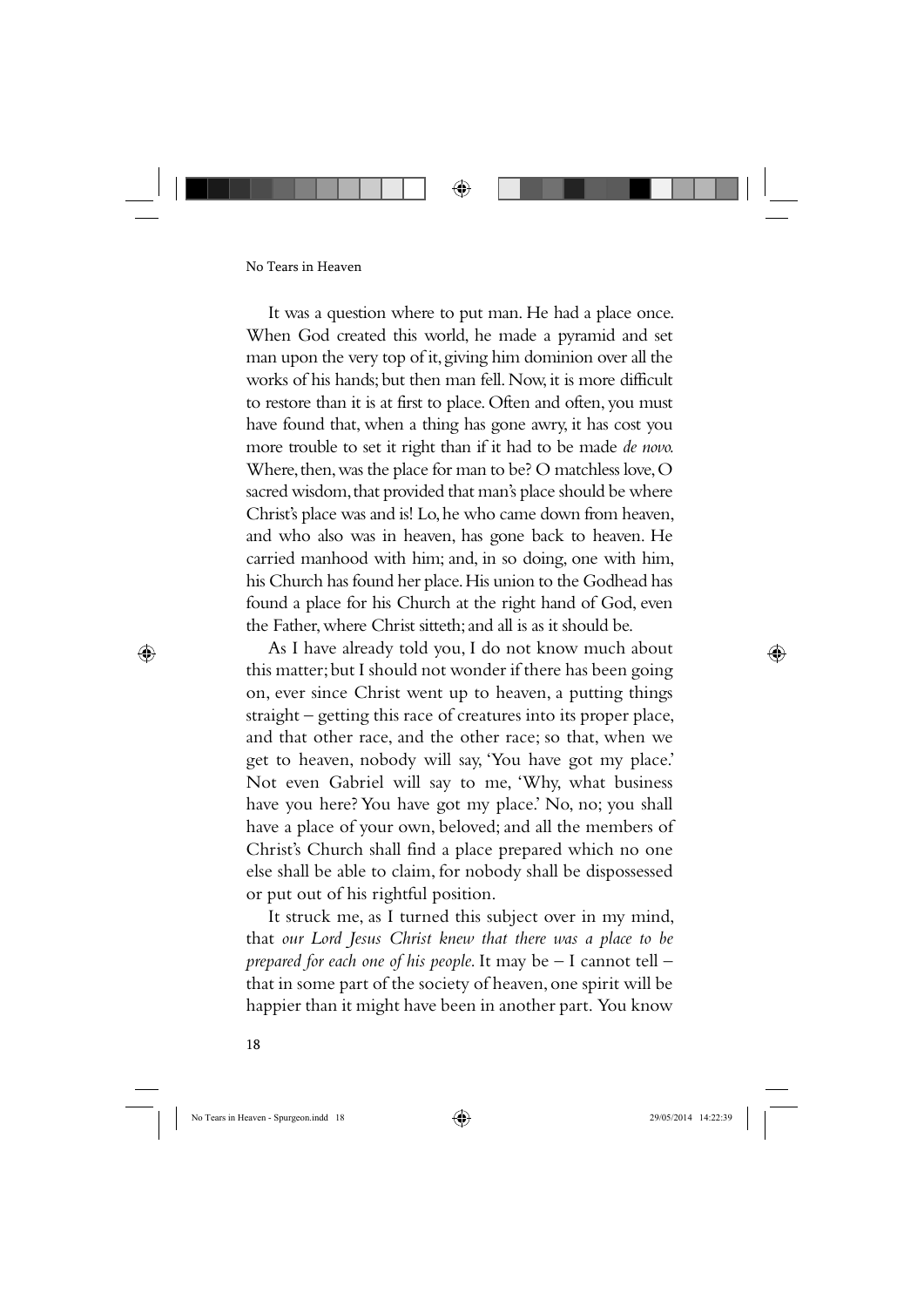that, even though you love all the brethren, you cannot help feeling most at home with some of them. Our blessed Lord and Master had no sinful favouritism, yet he did love twelve men better than all the rest of his disciples; and out of the twelve he loved three, whom he introduced into mysteries from which he excluded the other nine; and even out of the three, there was one, you know, who was 'that disciple whom Jesus loved'. Now, everybody here has his likings; I do not know if we shall carry anything of that spirit to heaven. If we do, Christ has so prepared a place for us that you shall be nearest, in your position and occupation, to those who would contribute most to your happiness. You shall be where you can most honour God, and most enjoy God. You would be glad enough to be anywhere, would you not? – with the very least of the saints in heaven if there 'be any degrees of glory' among their thrones, or at his feet, as long as you might see Christ's face.

But, depend upon it, if there be any association  $-$  any more intimate connection – between some saints than among others, Jesus Christ will so beautifully arrange it that we shall all be in the happiest places. If you were to give a dinner-party, and you had a number of friends there, you would like to pick the seats for them. You would say, 'Now, there is So-and-so, I know that he would like to sit next to So-and-so'; and you would try so to arrange it. Well, in that grand wedding feast above, our Saviour has so prepared a place for us that he will find us each the right position. I was talking, this afternoon, with one whom I very dearly love, and she said to me, 'I hope my place in heaven will not be far off yours'; and I replied, 'Well, I trust so, too; but we are not married or given in marriage there.' Such ties and such relationships must end, as far as they are

⊕